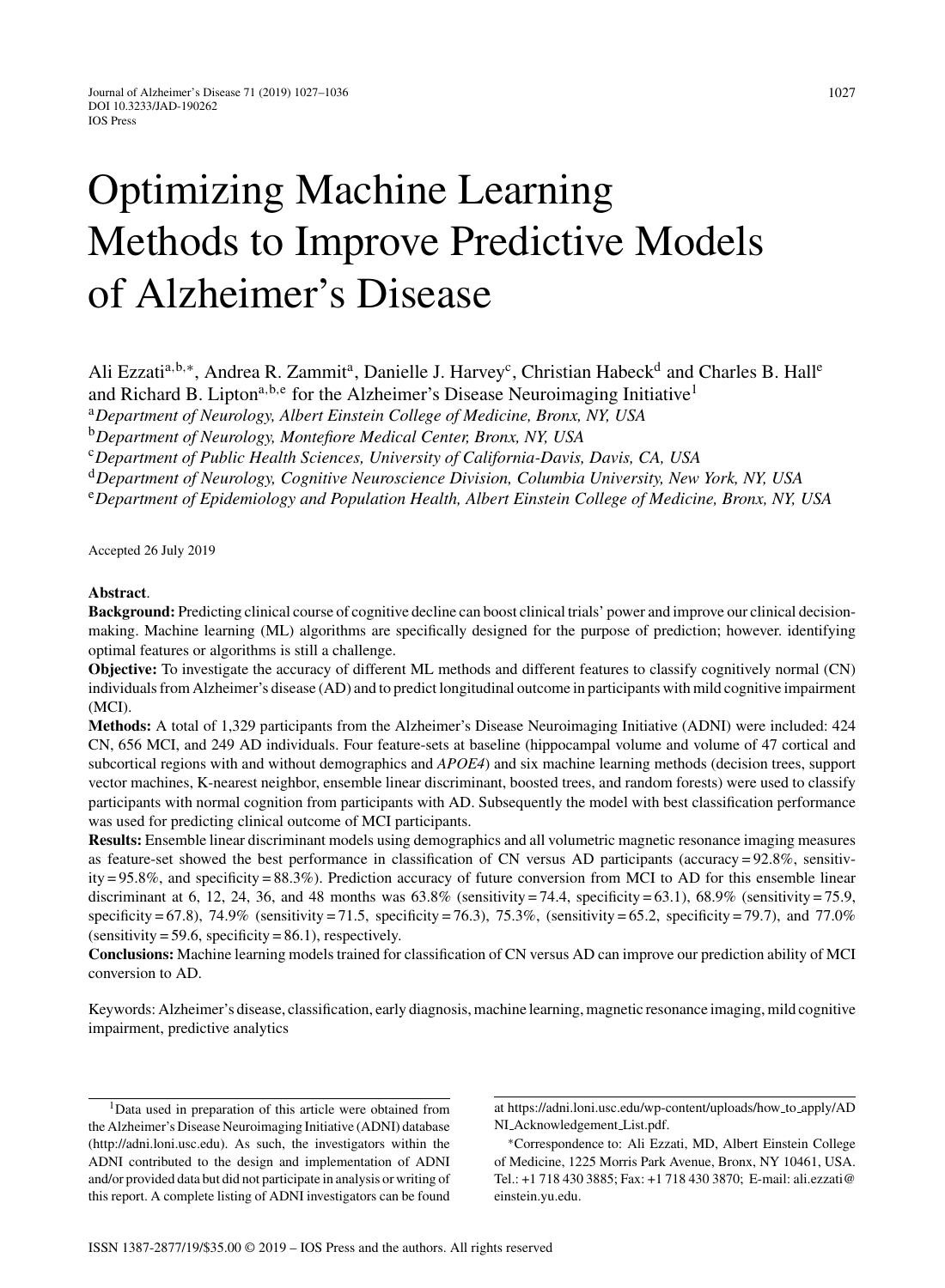## **INTRODUCTION**

The burden of Alzheimer's disease (AD) is estimated to more than double current levels by 2060, when 13.9 million Americans are projected to have the disease [1]. Despite the high burden of this disease, preventive and therapeutic interventions for AD have largely failed. Failure of these trials are thought to be partially due to biological heterogeneity of AD and due to the frequent occurrence of mixed dementia pathologies [2, 3]. Many investigators have attempted to characterize this heterogeneity using different predictive methods with varying degrees of success [4]. In recent years neuroimaging techniques such as positron emission tomography (PET) and magnetic resonance imaging (MRI) have been proposed as a proxy for brain pathology and are recommended as effective diagnostic and prognostic tools [5]. However, a significant proportion of population are cognitively normal and biomarker positive or vice versa, making the utility of using these biomarkers as in univariate models for predicting clinical outcomes questionable [6].

A growing number of studies have been using machine learning (ML) and multivariate analysis methods to classify individuals at risk of progression to AD. A combination of demographics and imaging markers are typically entered into these models [7]. These studies largely suggest the advantage of using multivariate analysis over univariate techniques as they account for the relationship between variables and are less prone to classification errors. Some of the prior studies that have used ML methods for predictive analysis are limited by reporting performance of the models at short and single follow-up times (e.g., 1 or 2 years) and using a relatively small sample [8, 9]. Performance of ML methods in larger samples with longer duration of follow-up is not well studied. When sample size is smaller, the ratio of measures (features) to participant will be higher and predictive models are more prone to overfitting. Therefore, to develop generalizable prediction models we need to evaluate validity of models in larger samples.

In this study, we used demographics and structural MRI measures for classification of cognitively normal (CN) versus AD participants (training set) from the Alzheimer Disease Neuroimaging Initiative (ADNI) and applied the trained model to participants with mild cognitive impairment (MCI) from ADNI (independent test set) to predict AD conversion. Our specific aims were 1) to compare the performance of different linear and non-linear classifiers

for the classification of CN versus AD; 2) to compare the effective gain in classification accuracy by using multiple brain structures as opposed to a single brain region (hippocampus); 3) evaluate the additive effect of age, sex, education, and *APOE4* genotype on performance of classifiers; and 4) evaluate the performance of the best classifier in prediction of conversion to AD in the test sample at different follow-up times up to 4 years.

## **METHODS**

## *Study design and participants*

The data used for this analysis were downloaded from the ADNI database [\(http://www.adni.loni.](http://www.adni.loni.usc.edu) usc.edu) in September 2018. The ADNI is an ongoing cohort, which was launched in 2003 as a public–private partnership. The individuals included in the current study were initially recruited as part of ADNI-1, ADNI-GO, and ADNI-2 between September 2005 and December 2013. This study was approved by the Institutional Review Boards of all participating institutions. Informed written consent was obtained from all participants at each site.

A total of 1,329 participants from ADNI-1, ADNI-GO, and ADNI-2 were eligible for this study. Eligible individuals completed baseline MRI and had at least one wave of follow up. Participants whose scans failed to meet quality control or had unsuccessful automated image analysis were excluded from this study. At the time of enrollment, each individual was assigned to one of the three diagnostic groups of cognitively normal (CN), MCI, or mild AD. The CN, MCI, and mild AD groups included in current study comprised of 424, 656, and 249 individuals, respectively.

All ADNI participants with the diagnosis of MCI, were diagnosed as having *amnestic* MCI; this diagnostic classification required Mini-Mental State Examination (MMSE) scores between 24 and 30 (inclusive), a memory complaint, objective memory loss measured by education-adjusted scores on the Wechsler Memory Scale Logical Memory II, a Clinical Dementia Rating (CDR) of 0.5, absence of significant impairment in other cognitive domains, essentially preserved activities of daily living, and absence of dementia. The participants with AD had to satisfy the National Institute of Neurological and Communicative Disorders and Stroke–Alzheimer's Disease and Related Disorders Association (NINCDS-ADRDA) criteria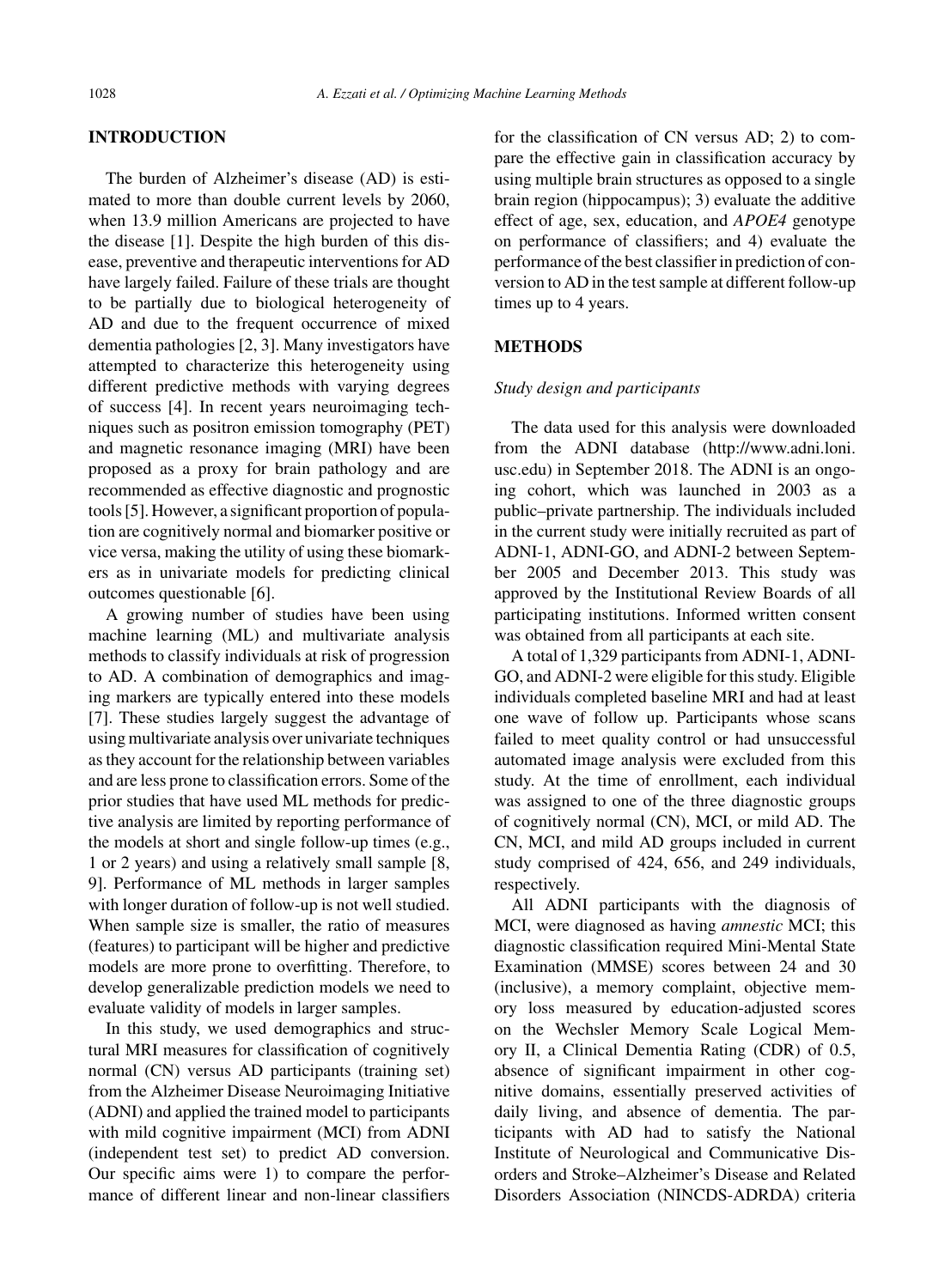for probable AD, and have MMSE scores between 20 and 26, and CDR of 0.5 or 1.

Each participant received a baseline clinical evaluation and was revaluated during follow-up at 6 months, 1 year, 2 years, 3 years, and 4 years. At each clinical visit, participants were assigned to a diagnostic group (CN, MCI, or AD). Based on diagnosis at each follow up, participants with an initial diagnosis of MCI were assigned to one of the three subgroups:

- I. Progressive MCI subgroup (MCI-p): Individuals who progressed to AD during the follow-up.
- II. Stable MCI subgroup (MCI-s): Individuals who did not have a change of diagnosis and remained stable during the follow up time.
- III. MCI reversion subgroup (MCI-r): Individuals who had a reversion to CN during the follow up time.

To facilitate interpretation of the performance of the classifier, MCI-r and MCI-s groups were merged into one group of non-progressive MCI (MCI-np). To train classifiers with measurements that belong to CN participants, they were assigned to two groups: 1) stable CN (CN-s; remained CN after 2 years of follow-up; and 2) progressive CN (CN-p who progressed to MCI or AD after 2 years of follow up). None of the individuals with AD diagnosis at baseline

had reversion to MCI or normal during follow up (Fig. 1).

# *MRI acquisition and preprocessing*

MRIs were obtained across different sites of ADNI study with a unified protocol (For more information, please see<http://www.adni.loni.usc.edu>). MRI data were automatically processed using the FreeSurfer software package (available at [http://surfer.nmr.mgh.harvard.edu/\)](http://surfer.nmr.mgh.harvard.edu/) by the Schuff and Tosun laboratory at the University of California-San Francisco as part of the ADNI shared data-set. FreeSurfer methods for identifying and calculation of regional brain volume are previously described in detail [10].

## *Data analysis*

#### *Feature selection*

Demographics including age, sex, and education, *APOE4* status, and volumetric MRI measures were used as features in the predictive models. MRI measures of interest were volumetric measures regions of interests (ROIv) derived from FreeSurfer software. A total of 47 cortical and subcortical ROIs, parcellated by FreeSurfer, were included. ROIv were normalized for total intracranial volume (TICV) and the ratio of ROIv to TICV [i.e., (ROIv/TICV) x mean



Fig. 1. Study design diagram. \*based on diagnosis at last follow-up visit.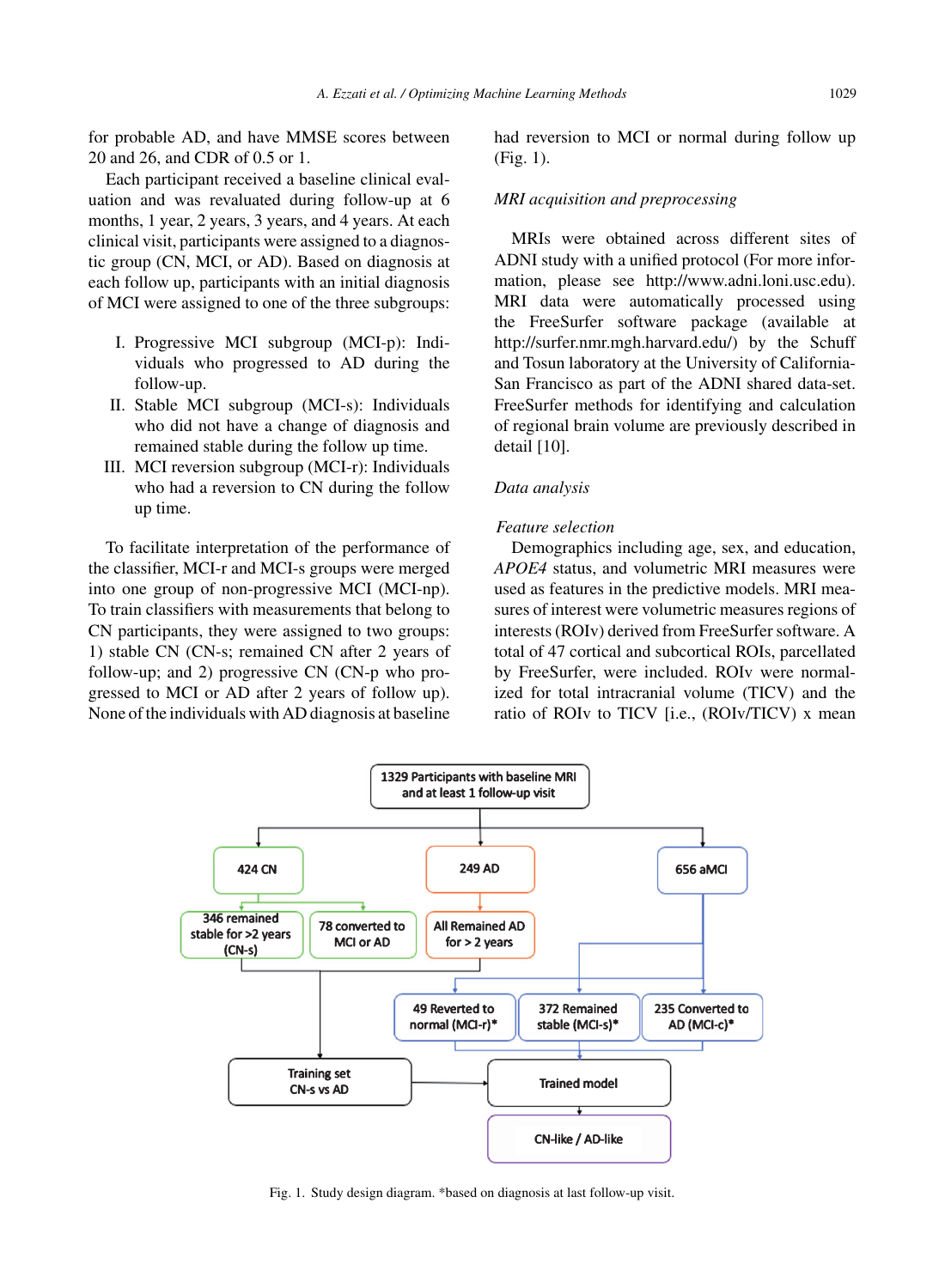whole population ROIv] was used in the analyses and reported throughout manuscript unless otherwise specified.

We chose four different feature-sets and compared the accuracy of models using each set: 1) Hippocampal volume; 2) Hippocampal volume plus age, sex, education, *APOE4*; 3) All MRI volumetrics; 4) All MRI volumetrics plus age, sex, education, *APOE4*. Hippocampal volume has been reported as the single most useful structural measure in previous prediction models in preclinical stages [8]. Therefore, we specifically chose hippocampal volume as the only ROI in two of the feature-sets.

## *Classification and pattern recognition models*

In the present study, we used six different linear and nonlinear supervised machine learning methods for classification and pattern recognition:

- I. Decision trees (DT). DTs are powerful classifiers that sequentially dichotomize the feature space into regions associated with different classes. As such, they are capable of learning arbitrarily complex Boolean functions that map the features/predictors to class labels [11]. While they are widely used due to their ease of training based on labeled data, and robustness to missing features, they are known to be unstable due to their hierarchical structure: an incorrect decision at a high node in the tree would propagate down the nodes and results in misclassification (for details, see [12]). We used a fine DT (f-DT) model in the current study.
- II. Support Vector Machines (SVMs). SVMs aim at inferring regularities from a set of labeled training examples by modeling the mapping from features to labels as a linear combination of kernels. When the kernel is a linear function of the features, the classifier is referred to as a linear SVM (L-SVM). While there are countless choices of decision boundaries that can separate two classes, SVM finds a decision function with the maximal the margin between the training examples and the resulting decision surface, namely the optimal margin hyperplace (OMH). The support vectors refer to examples in the data set that line on the margin, and are thus critical to the separation of the two classes. In brief, given a training set of size K:  $(x_k, y_k)_k = 1...k$ , where  $x_k$  in R<sup>d</sup> are observations, and  $y_k$  in (-1, 1)

are corresponding labels, linear SVMs find a hyperplane separating the two classes with the optimal margin (for details, see [13, 14]). We used an L-SVM in this study.

III. K-nearest neighbor classification (KNN). KNNs are among the simplest, yet effective machine learning methods that use the idea of polling among the labels of the training examples closest to a new sample, and assigning the majority vote as its predicted label. To this end, for a positive integer K, the Euclidean distance between the new sample and the elements of the training set are computer and K training examples with the smallest distance are chosen to poll from (for details, see [15]). In brief, the Euclidean distance is specified by the following formula, where p is the new sample to be labeled and q is any of the examples in the training set, each having n features. The term  $p_i$  refers to the value of the i<sup>th</sup> feature of example p, while  $q_i$  refers to the value of the  $i<sup>th</sup>$ feature of example q, for  $i = 1, 2, \ldots, n$ :

$$
dist(p, q) =
$$
  
\n
$$
\sqrt{(p_1 - q_1)^2 + (p_2 - q_2)^2 + \dots + (p_n - q_n)^2}
$$

- IV. Ensemble Linear Discriminant (ELD). This technique is among the family of classification methods known as ensemble learning, in which the output of an ensemble of simple and low-accuracy classifiers trained on subsets of features are combined (e.g., by weighted average of the individual decisions), so that the resulting ensemble decision rule has a higher accuracy than that obtained by each of the individual classifiers [16, 17]. In this work, we combined linear discriminant functions (i.e., hyperplanes that dichotomize the samples based on subsets of features) to construct the ensemble classifier.
- V. Boosted Decision Trees (BDT). Similar to other ensemble methods, boosting is a method of combining many weak learners (in this case DTs) to a strong learner. At each step of the sequence of combining weak learners, participants that were incorrectly classified by the previous classifier are weighted more heavily than participants that were correctly classified. The predictions from this sequence of weak classifiers are then combined through a weighted majority vote to produce the final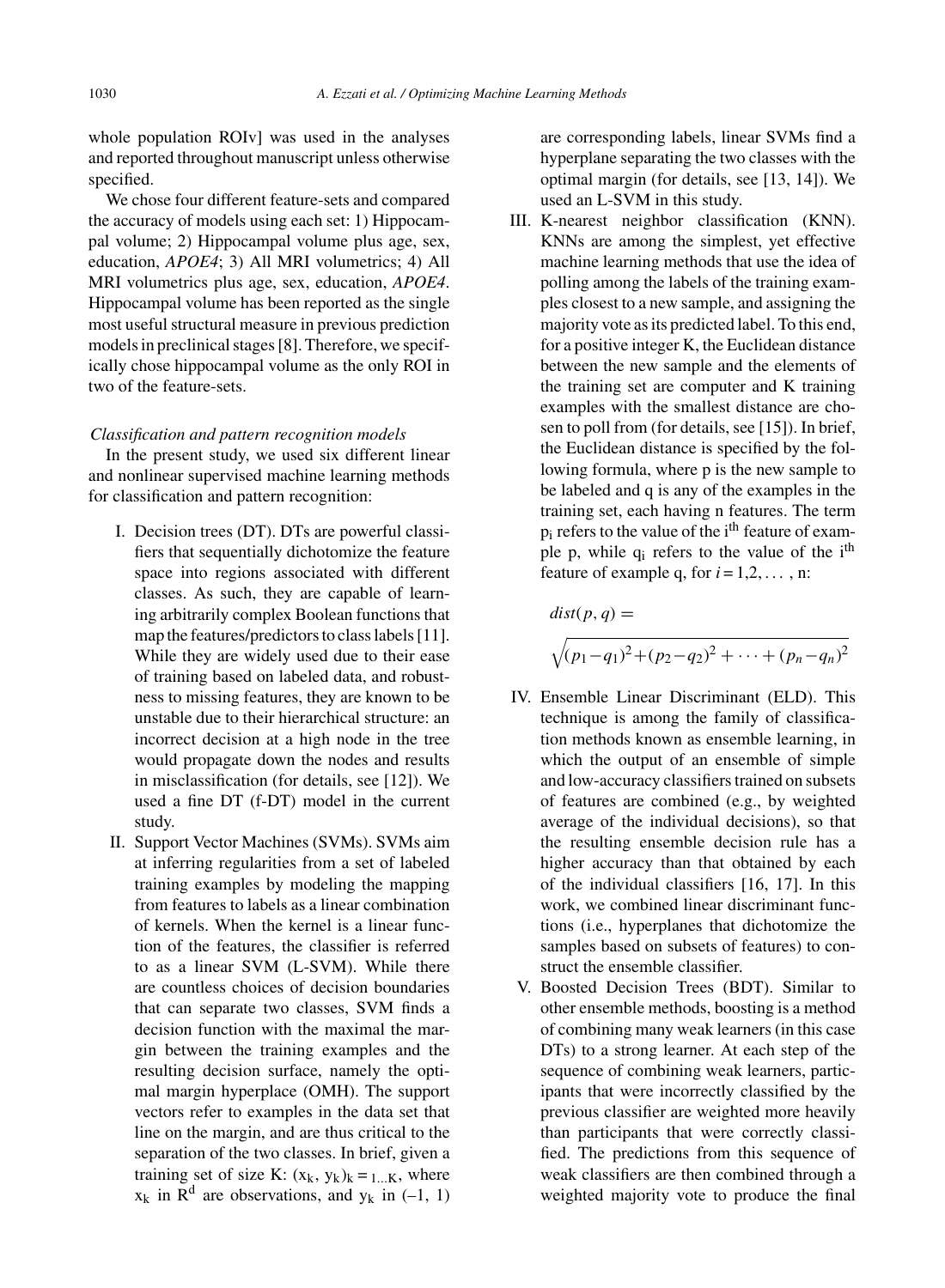prediction. Details of the theoretical foundation of boosting and its relationship with established statistical methods is described previously [18, 19].

VI. Random Forests (RF). RFs are a combination of DT predictors such that each tree depends on the values of a random vector sampled independently and with the same distribution for all trees in the forest. In other words, a RF is a classifier consisting of a collection of tree-structured classifiers  $\{h(x, \theta_k), k=1,...\}$ where the  $\{\theta_k\}$  are independent identically distributed random vectors and each tree casts a unit vote for the most popular class at input x. Details and foundation of RFs techniques used in this paper are described elsewhere [20].

Analysis and computation of machine learning methods were conducted using MATLAB ©(version 2017b) using standard libraries of the classification learner toolbox.

## *Training models*

Data from the two groups of CN-s and AD participants (training-set) were used for training of the models. Models were trained to recognize CN-s versus AD using each of the four feature-sets mentioned above. Considering that we used four classification methods, a total of 16 models were created. A 10-fold cross-validation procedure was used in all models for testing validity of the models. Cross-validation is an established statistical method for validating a predictive model, which involves training several parallel models, each based on a subset of the training data. Then, the model performance is evaluated based on the average accuracy in predicting the labels of the omitted portion of the training data [21]. Crossvalidation can detect if models are overfitted by determining how well the model generalizes to other subsets of datasets by partitioning the data.

The performance of each model was calculated based on the percentage of correct classification (accuracy), sensitivity, specificity, positive predictive value (PPV), negative predictive value (NPV), and area under the ROC curve (AUC).

## *Comparison of classification performance*

We used the McNemar test to select the most accurate model [22]. Based on the results of this test the best model was selected for the next step (prediction models).

# *Prediction of future outcome in MCI participants*

Following training of the models, we used the model with best classification performance to predict the clinical outcome of all MCI participants (independent test set). Using baseline data, models assigned MCI participants to CN-like or AD-like groups. The accuracy of the predicted outcome (CNlike or AD-like) was evaluated using the available clinical outcomes from follow-up data. Considering change in proportion of MCI subgroups over time (due to drop outs, death, etc.), the accuracy is reported separately for each wave of follow-up at 6, 12, 24, 36, and 48 months. Furthermore, we computed sensitivity, specificity, PPV, and NPV of the model for predicting conversion to AD at each follow-up timepoint.

# *Assessment of time-to-conversion from MCI to AD*

Cox-proportional hazards regression models were used to determine the hazard ratio of incident AD in MCI participants predicted as AD-like versus those predicted to be CN-like. The time variable was amount of time, in years, from baseline to the visit in which AD was diagnosed, or to the most recent visit for censored cases (6-month intervals). Kaplan Meier survival curve for Dementia is presented based on this prediction. Statistical analyses were carried out using SPSS version 25.0.

#### **RESULTS**

### *Demographics and baseline characteristics*

Table 1 summarizes participants' demographics and clinical characteristics. Among MCI participants with 1-year of follow up data available, 87 persons (13.8%) progressed to dementia at 1-year follow up. The number who progressed increased to 109 persons  $(34.3\% \text{ of } n = 318)$  for participants with available follow-up data at 4 years.

#### *Effect of feature-set on performance of classifiers*

As shown in Table 2, feature sets that included demographics and *APOE4* status (set 2 and set 4) generally performed better than feature sets without these measures. The choice of feature-set also had distinct effect on performance of different ML method: while decision trees and ensemble linear discriminant models had higher accuracy when multiple MRI volumetrics were included in the feature set,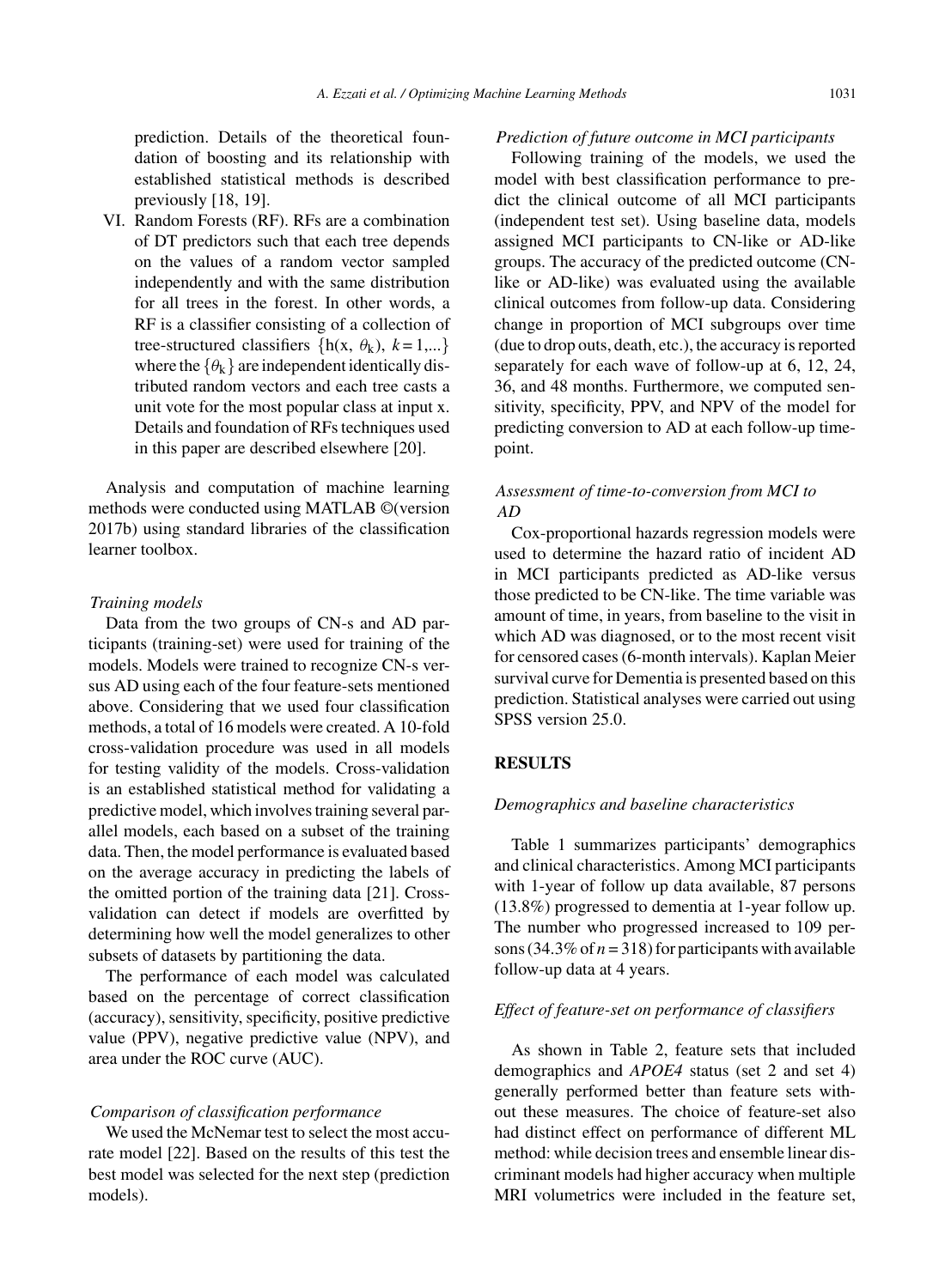| Variables                       |                |                             | Diagnostic group             |                              |                |
|---------------------------------|----------------|-----------------------------|------------------------------|------------------------------|----------------|
|                                 | $CN (n=424)$   | MCI-r <sup>b</sup> $(n=49)$ | MCI-s <sup>b</sup> $(n=372)$ | MCI-p <sup>b</sup> $(n=235)$ | $AD (n = 249)$ |
| Age                             | $74.3 \pm 5.5$ | $68.9 \pm 7.6$              | $72.8 \pm 7.4$               | $73.0 \pm 7.1$               | $74.7 \pm 7.7$ |
| Sex, male %                     | 50.4           | 53.1                        | 59.1                         | 57.9                         | 55.3           |
| Education, y                    | $16.3 \pm 2.7$ | $17.0 \pm 2.3$              | $15.8 \pm 3.0$               | $15.7 \pm 2.8$               | $15.2 \pm 2.8$ |
| APOE4 carrier, $%$ <sup>a</sup> | 27             | 40.8                        | 43.5                         | 69.4                         | 71             |
| Cognitive scores                |                |                             |                              |                              |                |
| CDR-sum of boxes                | $0.03 \pm 0.1$ | $1.2 \pm 0.8$               | $1.5 \pm 0.8$                | $2.0 \pm 0.9$                | $4.3 \pm 1.6$  |
| MMSE                            | $29.1 \pm 1.1$ | $28.7 \pm 1.4$              | $27.9 \pm 1.7$               | $26.9 \pm 1.8$               | $23.2 \pm 1.9$ |
| ADAS-cog                        | $5.9 \pm 2.9$  | $6.4 \pm 2.7$               | $9.1 \pm 3.8$                | $13.11 \pm 4.4$              | $19.4 \pm 6.7$ |
| RAVLT delayed recall            | $5.9 \pm 2.3$  | $3.8 \pm 2.4$               | $4.5 \pm 2.5$                | $5.0 \pm 2.2$                | $1.7 \pm 1.7$  |

Table 1 Demographics and clinical characteristics of study participants according to group

Plus–minus values are means  $\pm$  SD. <sup>a</sup> Proportion of individuals carrying at least one E4 allele. **b**Based on diagnosis at last available follow-up visit. CDR, Clinical Dementia Rating scale; MMSE, Mini-Mental State Exam; ADAS, Alzheimer's Disease Assessment Scale; RAVLT, Rey Auditory Verbal Learning Test.

Table 2 Performance of classifiers in differentiating cognitively normal from Alzheimer's disease participants

| Model/feature set             | Accuracy $(\% )$ | Sensitivity $(\% )$ | Specificity $(\%)$ | PPV $(\% )$ | $NPV$ (%) | <b>AUC</b> |
|-------------------------------|------------------|---------------------|--------------------|-------------|-----------|------------|
| <b>Fine Decision Trees</b>    |                  |                     |                    |             |           |            |
| HipV                          | 78.3             | 80.7                | 74.7               | 82.1        | 72.9      | 0.82       |
| HipV, Demographics, APOE4     | 81.7             | 85.1                | 76.9               | 83.5        | 79.1      | 0.82       |
| <b>MRI</b> <sub>v</sub>       | 82.5             | 86.0                | 77.5               | 84.6        | 79.4      | 0.81       |
| MRIv, Demographics, APOE4     | 83.0             | 85.5                | 79.4               | 85.7        | 79.1      | 0.82       |
| Linear SVM                    |                  |                     |                    |             |           |            |
| HipV                          | 83.4             | 88.5                | 75.9               | 84.0        | 82.1      | 0.90       |
| HipV, Demographics, APOE4     | 85.2             | 88.5                | 80.3               | 86.6        | 83.0      | 0.92       |
| <b>MRI</b> <sub>v</sub>       | 76.3             | 95.8                | 48.1               | 72.3        | 88.9      | 0.94       |
| MRIv, Demographics, APOE4     | 76.8             | 96.5                | 49.0               | 73.0        | 89.7      | 0.95       |
| Fine KNN                      |                  |                     |                    |             |           |            |
| HipV                          | 77.8             | 78.7                | 76.3               | 82.7        | 71.4      | 0.78       |
| HipV, Demographics, APOE4     | 79.9             | 83.5                | 74.7               | 82.6        | 75.9      | 0.79       |
| <b>MRIv</b>                   | 71.8             | 94.4                | 39.3               | 69.1        | 83.0      | 0.80       |
| MRIv, Demographics, APOE4     | 73.3             | 95.8                | 40.9               | 70.0        | 87.2      | 0.83       |
| Ensemble linear discriminant  |                  |                     |                    |             |           |            |
| HipV                          | 83.2             | 87.1                | 77.5               | 84.7        | 80.7      | 0.90       |
| HipV, Demographics, APOE4     | 85.6             | 90.9                | 77.7               | 85.2        | 85.1      | 0.90       |
| <b>MRI</b> <sub>v</sub>       | 90.8             | 94.4                | 85.5               | 90.3        | 91.4      | 0.95       |
| MRIv, Demographics, APOE4     | 92.8             | 95.8                | 88.3               | 92.2        | 93.6      | 0.96       |
| <b>Boosted Trees</b>          |                  |                     |                    |             |           |            |
| HipV                          | 79.4             | 86.8                | 68.9               | 79.9        | 78.4      | 0.88       |
| HipV, Demographics, APOE4     | 83.9             | 86.9                | 79.5               | 85.9        | 80.8      | 0.92       |
| <b>MRI</b> <sub>v</sub>       | 88.3             | 91.1                | 84.3               | 89.3        | 86.8      | 0.93       |
| MRIv, Demographics, APOE4     | 88.5             | 91.6                | 83.9               | 89.1        | 87.5      | 0.93       |
| <b>Ensemble Random Forest</b> |                  |                     |                    |             |           |            |
| HipV                          | 75.5             | 81.3                | 67.1               | 78.0        | 71.4      | 0.88       |
| HipV, Demographics, APOE4     | 82.9             | 86.3                | 77.9               | 84.9        | 79.8      | 0.92       |
| <b>MRI</b> <sub>v</sub>       | 88.0             | 90.5                | 84.3               | 59.2        | 86.1      | 0.93       |
| MRIv, Demographics, APOE4     | 88.5             | 90.8                | 85.1               | 89.8        | 86.5      | 0.94       |

HV, hippocampal volume; SVM, support vector machine; KNN, k-nearest neighbors; PPV, positive predictive value; NPV, negative predictive value; AUC, area under curve; HipV, hippocampal volume; MRIv, all MRI volumetrics.

SVM and KNN models performed worse when all volumetric measures were included in the models. *Performance of different ML methods in classification of CN versus AD*

Performance of each ML method using four different sets of features is summarized in Table 2. Ensemble linear discriminant models trained with all volumetric measures and demographics showed the highest overall accuracy, specificity, PPV, and NPV and very high sensitivity in comparison with other classifiers. McNemar test also confirmed that ensemble linear discriminant models have the best overall performance  $(p < 0.001$  in all model comparisons).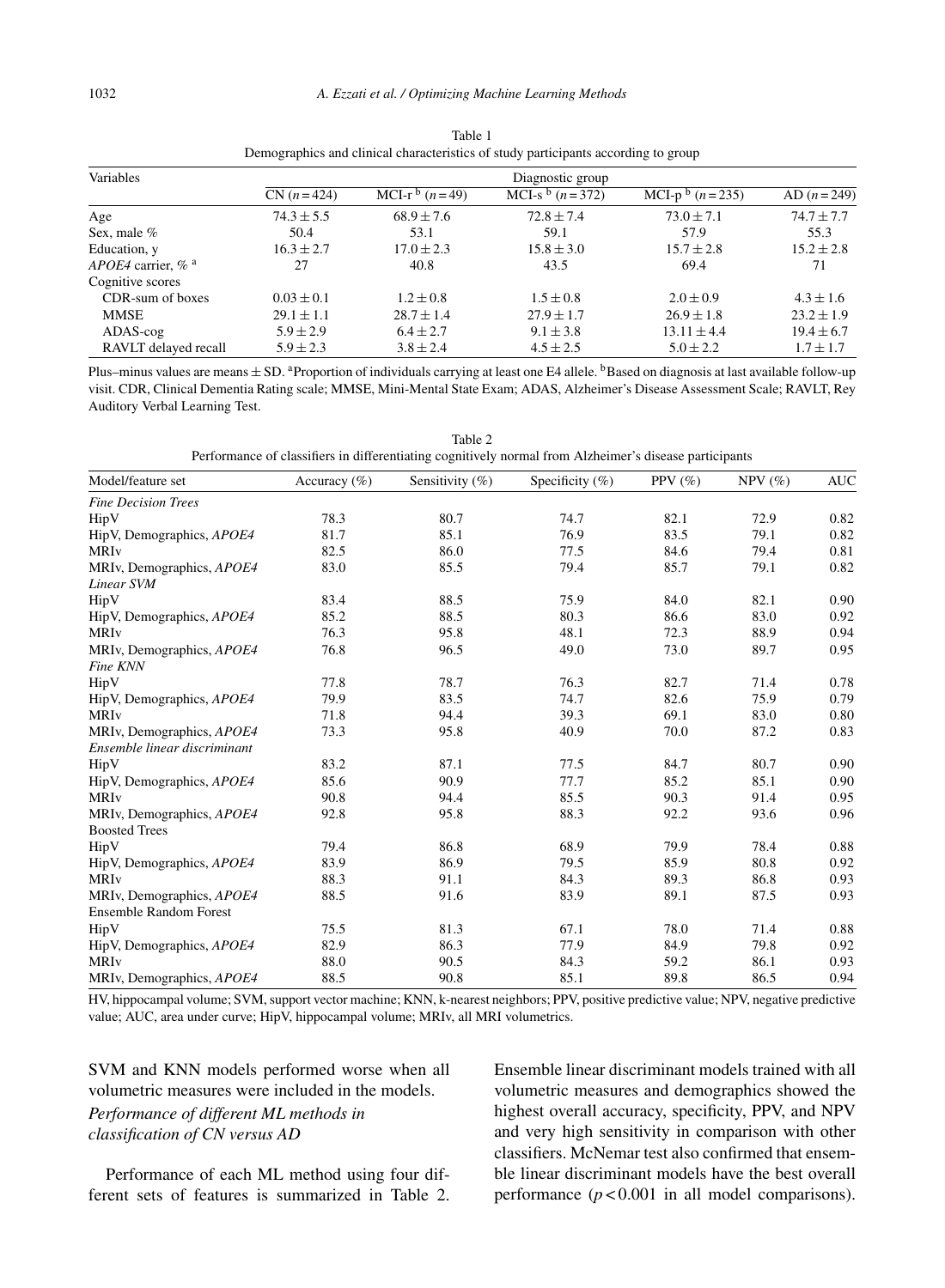Table 3 Accuracy of ensemble linear discriminant models in predicting the outcome of MCI subgroups at different follow-up time-points based on baseline indicators

| Model (SD)   | $N$ (% of  | AD-like, N     | CN-like, N     |
|--------------|------------|----------------|----------------|
|              | total)     | (% of AD like) | (% of CN-like) |
| At 6 months  |            |                |                |
| Total        | 656        | 256            | 400            |
| MCI-p        | 39(6.0)    | 29(11.3)       | 10(2.5)        |
| MCI-np       | 615(94.0)  | 227 (88.7)     | 388 (97.5)     |
| At 12 months |            |                |                |
| Total        | 631        | 241            | 390            |
| MCI-p        | 87 (13.8)  | 66 (27.4)      | 21(5.4)        |
| MCI-np       | 544 (86.2) | 175 (72.6)     | 369 (94.6)     |
| At 24 months |            |                |                |
| Total        | 543        | 201            | 342            |
| MCI-p        | 151 (27.8) | 108 (53.7)     | 43 (12.6)      |
| MCI-np       | 392 (72.2) | 93 (46.3)      | 299 (87.4)     |
| At 36 months |            |                |                |
| Total        | 461        | 157            | 304            |
| MCI-p        | 141 (30.6) | 92 (58.6)      | 49(16.1)       |
| MCI-np       | 320 (69.4) | 65(41.4)       | 255 (83.9)     |
| At 48 months |            |                |                |
| Total        | 318        | 94             | 224            |
| MCI-p        | 109(34.3)  | 65(69.1)       | 44 (19.6)      |
| MCI-np       | 209(65.7)  | 29 (30.9)      | 180 (80.5)     |

MCI-p, individuals who progressed to AD, MCI-np, individuals who did not progress to AD.

Based on this result, ensemble linear discriminant model trained with feature-set 4 (All volumetrics plus demographics and *APOE4* status) were selected and used for predicting the outcome of the test dataset (MCI group).

# *Prediction accuracy for clinical outcome in MCI subgroup*

In the next step, the ensemble linear discriminant model with the full baseline feature set (all volumetric measures, demographics, and *APOE4* status), which had the best performance in the training dataset was used to assign MCI participants to either CN-like or AD-like subgroups. Prediction accuracy of future conversion from MCI to AD for this model at 6, 12, 24, 36, and 48 months was 63.8%, 68.9%, 74.9%, 75.3%, and 77.0%, respectively. Table 3 summarizes the accuracy of this assignment for in prediction of clinical outcome at different follow-up times (6, 12, 24, 36, and 48 months) for each MCI subgroup.

Among MCI participants assigned to AD-like group, 11.3% at 6 months, 27.4% at 12 months, 53.7% at 24 months, 58.6% at 36 months, and 69.1% at 48 months converted to AD. Among MCI participants assigned to CN-like group, 97.5% at 6 months, 94.6% at 12 months, 87.4% at 24 months, 83.9% at 36 months, and 80.4% at 48 months converted to AD.

Table 4 Model sensitivity and specificity for prediction of conversion to AD among MCI participants who progressed to AD at different follow-up time-points based on baseline indicators

| Follow-up time | Sensitivity | Specificity |  |
|----------------|-------------|-------------|--|
| At 6m          | 74.4        | 63.1        |  |
| At $12m$       | 75.9        | 67.8        |  |
| At $24m$       | 71.5        | 76.3        |  |
| At $36m$       | 65.2        | 79.7        |  |
| At $48m$       | 59.6        | 86.1        |  |

In other words, PPV of the model rose from 11.3% at 6 months to 69.1% at 48 months, and NPV of the model decreased from 97.5% at 6 months to 80.3% at 48 months. The sensitivity and specificity of model for prediction of conversion to AD at each follow-up time point is summarized in Table 4.

# *Assessment of time-to-conversion from MCI to AD*

A Cox-proportional hazards model indicated that participants who were determined to be AD-like by the ensemble linear discriminant model based on the full feature set at baseline had a significantly higher proportion of conversion to AD during longitudinal follow up (HR = 5.36, 95%CI 4.13–6.98, *p* < 0.001; Fig. 2).

# **DISCUSSION**

Our results indicate that although performance of machine learning classifiers is generally high in terms of accuracy, sensitivity, or specificity, some methods (specially ensemble methods) can perform better than the others. This performance is partially dependent on the selected feature-set and characteristics of data-set. Inclusion of demographics and *APOE4* status in training feature-sets improves the performance of all models. Furthermore, our results indicated that performance of the models in for prediction of outcome in MCI group (as an independent test set) is time-dependent: PPV of models rose from 11.3% at 6 months to 69.1% at 48 months, while NPV evolved from 97.5% to 80.3%. Moreover, after 48 months of follow-up individuals who were classified as abnormal (AD-like) were 5.36 times more likely to convert to AD than individuals who were classified as normal (CN-like).

The performance of classifiers used in the current study are in general agreement with previous studies, which have used MRI features for classification in different cohorts including ADNI [8, 23–25]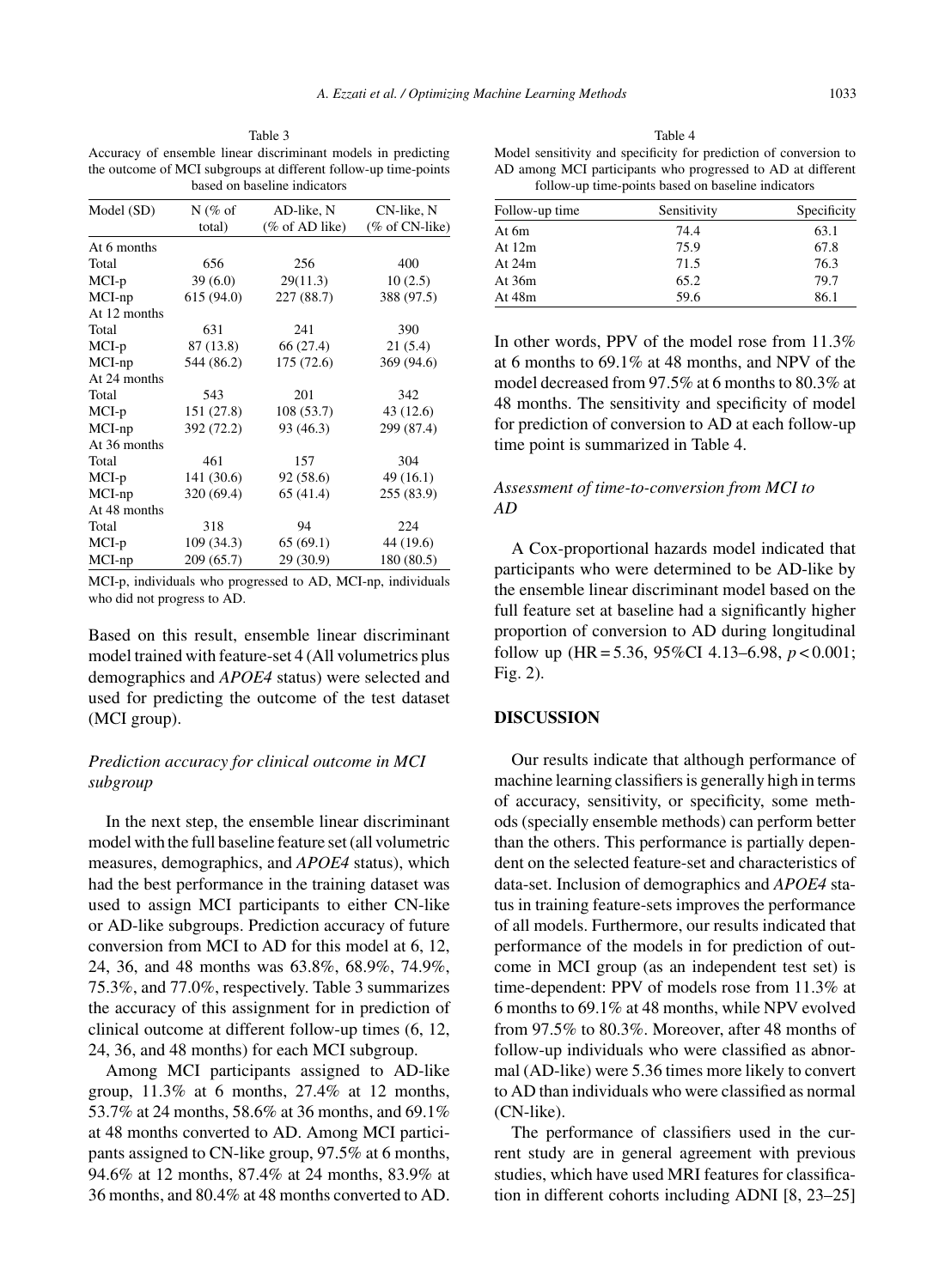

Fig. 2. (Color Legend) Kaplan-Meir Survival Curves for MCI participants assigned to AD-like (red) or CN-like (blue) groups using ensemble linear discriminant models based on baseline measurements. MCI-p, individuals who progressed to AD; MCI-np, individuals who did not progress to AD.

and reported accuracies ranging from 80% to 92%. The differences between accuracy of these models is likely multi-factorial and due to differences in size of sample, training feature set, and the model itself. Our results indicate that the feature set selected for training affects performance of models significantly. We showed including multiple volumetric measures in the feature-set does not always lead to an increase in the performance of the classifier and such increase in performance is dependent on the type of classifier. Similar to previous studies [8], our results indicated that inclusion of demographics and APOE4 status as part of the training feature-set improves classification performance regardless of classification method.

We found that the classifier based on the ensemble linear discriminant method with the full feature set at baseline was able to predict progression from amnestic MCI to AD or lack thereof over up to 48 months of follow-up with an accuracy of 77%. Results from other studies show substantial differences in the ability of structural imaging to predict conversion from amnestic MCI to AD. Korf et al. [26] showed that atrophy in the medial temporal lobe could predict conversion to AD with a global accuracy of 69%. Devanand et al. [27] found that a combination of cognitive scores and hippocampal and entorhinal cortex volumes could predict conversion to AD with an accuracy of 87.7%; however, age alone correctly classified 71.9% of the participants. Querbes et al. [28] reported an accuracy of 76% in prediction of conversion to AD using a normalized thickness index comprised of cortical thickness of 22 different regions. Of note, the duration of follow-up was different for each these studies ranging from 2 years to 5 years, which makes a direct comparison between studies difficult.

Different applications for predictive models such as the ones presented in this study have been proposed. One major clinical application of these predictive models is for boosting power for clinical trials by reducing sample size estimates required to observe the effect of intervention. In a clinical trial with the aim of slowing the rate of cognitive decline, the trials could be enriched by inclusion of subpopulation of participants who are more likely to decline. Models that show higher PPV in comparison with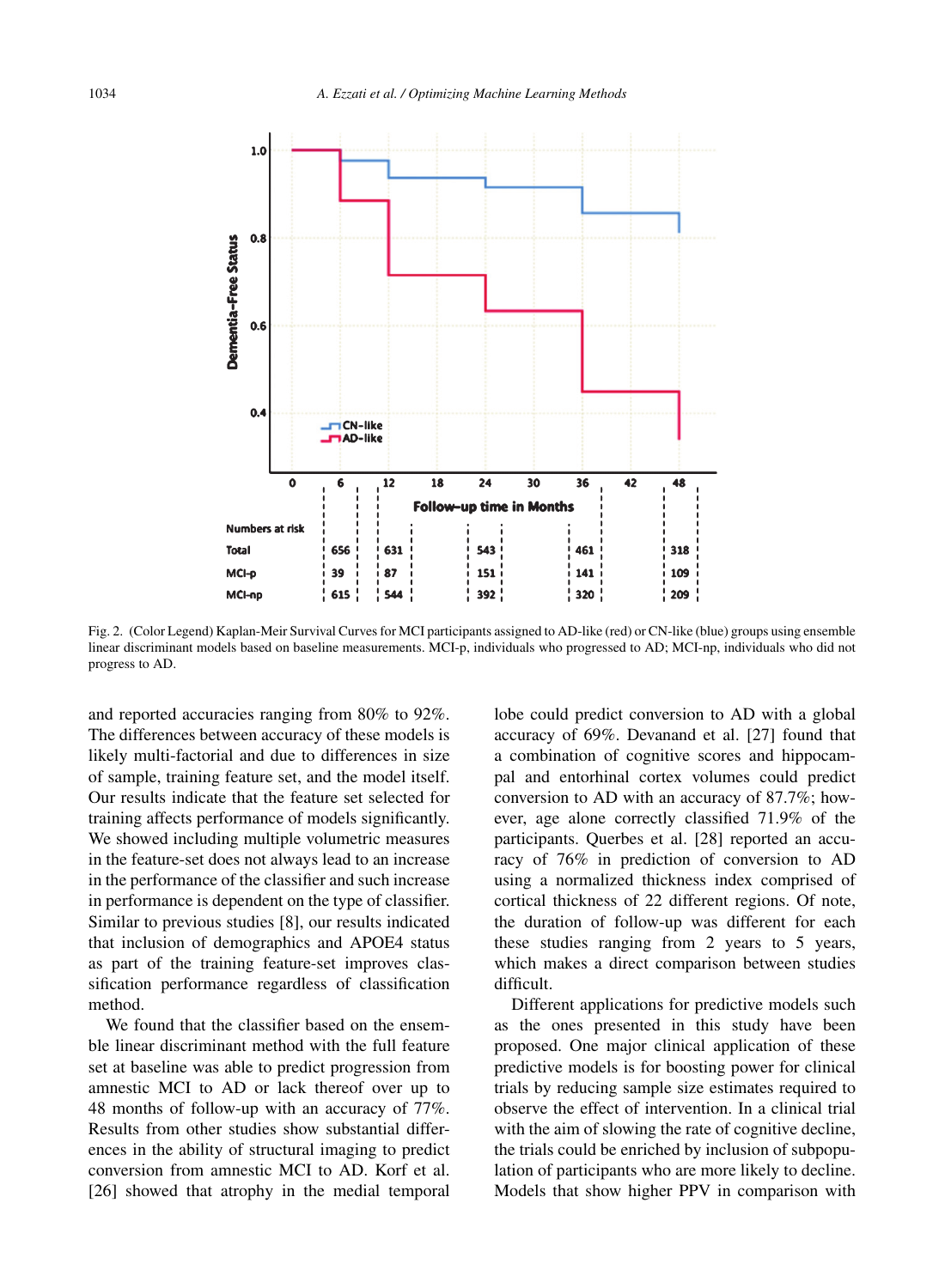observed prevalence in the population are particularly useful. For example, our models showed PPV of 53.7% at 24 months of follow-up (25.9% more than the base prevalence 27.8% progression at 24 months), and PPV of 69.1% at 48 months (34.8% higher than the base prevalence of 34.3% progression at 48 months). Another application of these classifiers is to choose the next step in management in care of patients. Considering that some diagnostic tests (e.g., CSF studies) are invasive or expensive (PET imaging), selecting the appropriate subpopulation of patients who have higher chance of benefitting from such tests, can decrease undesired side-effects and costs in the whole population.

A limitation of this study is that ADNI is not a population-based study and there are strict inclusion and exclusion criteria for selection of participants, which can affect generalizability of our findings. Therefore, validating our findings in other population-based studies and in data from clinical trials is an essential next step. To increase the number of eligible participants for this study, we focused only on structural MRIs and demographics as features for the models. However, using multimodal measures (e.g., biomarkers from PET imaging and CSF) as predictive features can increase performance of classifiers [29, 30]. Despite the potential increase in predictive accuracy of models with additional measures, the cost-effectiveness of processing data to collect such measures and 'real-world' clinical applicability are the other aspects which are not well studied. Finally, we selected the features for ML models based on prior hypotheses and did not use feature-selection methods.

To conclude, our results indicate factors such as choice of features, choice of ML algorithm, and time-frame of prediction each have significant effect on performance of models predicting cognitive outcomes. Therefore, each of these factors should be comprehensively evaluated before claiming we have developed valid, reliable, and high-performance predictive models. Multivariate and machine learning techniques have huge potential for use as tools of clinical decision making; however, they need to be carefully tested and validated against conventional diagnosis in different clinical settings and on population-based cohorts.

# **ACKNOWLEDGMENTS**

Data collection and sharing for ADNI project was funded by the Alzheimer's Disease Neuroimaging Initiative (ADNI) (National Institutes of Health Grant U01 AG024904) and DOD ADNI (Department of Defense award number W81XWH-12-2-0012). ADNI is funded by the National Institute on Aging, the National Institute of Biomedical Imaging and Bioengineering, and through generous contributions from the following: AbbVie, Alzheimer's Association; Alzheimer's Drug Discovery Foundation; Araclon Biotech; BioClinica, Inc.; Biogen; Bristol-Myers Squibb Company; CereSpir, Inc.; Cogstate; Eisai Inc.; Elan Pharmaceuticals, Inc.; Eli Lilly and Company; EuroImmun; F. Hoffmann-La Roche Ltd and its affiliated company Genentech, Inc.; Fujirebio; GE Healthcare; IXICO Ltd.; Janssen Alzheimer Immunotherapy Research & Development, LLC.; Johnson & Johnson Pharmaceutical Research & Development LLC.; Lumosity; Lundbeck; Merck & Co., Inc.; Meso Scale Diagnostics, LLC.; NeuroRx Research; Neurotrack Technologies; Novartis Pharmaceuticals Corporation; Pfizer Inc.; Piramal Imaging; Servier; Takeda Pharmaceutical Company; and Transition Therapeutics. The Canadian Institutes of Health Research is providing funds to support ADNI clinical sites in Canada. Private sector contributions are facilitated by the Foundation for the National Institutes of Health [\(http://www.fnih.org](http://www.fnih.org)). The grantee organization is the Northern California Institute for Research and Education, and the study is coordinated by the Alzheimer's Therapeutic Research Institute at the University of Southern California. ADNI data are disseminated by the Laboratory for Neuro Imaging at the University of Southern California.

Authors of current study were supported in part by National Institutes of Health grants NIA 2 P01 AG03949, NIA 1R01AG039409-01, NIA R03 AG045474, NIH K01AG054700, the Leonard and Sylvia Marx Foundation, and the Czap Foundation.

Authors' disclosures available online [\(https://](https://www.j-alz.com/manuscript-disclosures/19-0262r1) www.j-alz.com/manuscript-disclosures/19-0262r1).

## **REFERENCES**

- [1] Matthews KA, Xu W, Gaglioti AH, Holt JB, Croft JB, Mack D, McGuire LC (2019) Racial and ethnic estimates of Alzheimer's disease and related dementias in the United States (2015–2060) in adults aged≥65 years. *Alzheimers Dement* **15**, 17-24.
- [2] Schneider JA, Arvanitakis Z, Bang W, Bennett DA (2007) Mixed brain pathologies account for most dementia cases in community-dwelling older persons. *Neurology* **69**, 2197- 2204.
- [3] Rahimi J, Kovacs GG (2014) Prevalence of mixed pathologies in the aging brain. *Alzheimers Res Ther* **6**, 82.